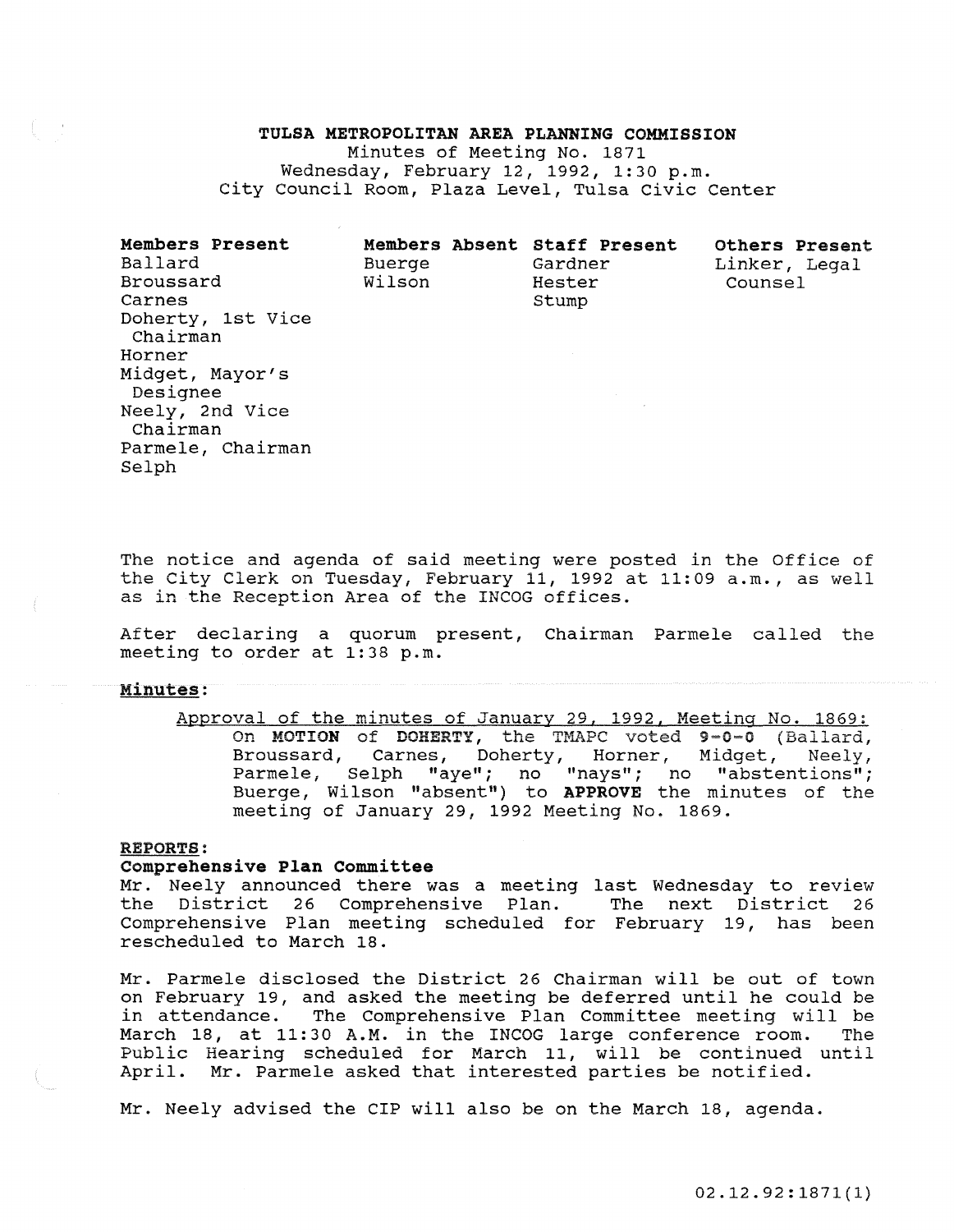### **Rules and Regulations**

Mr. Doherty reported he met with the sign Advisory Board and is pleased with the direction they are taking and interest being shown. He expects proposed changes to the sign provisions of the zoning code to be presented to the city council by late March.

### **Budget and Work Program**

In Ms. Wilson's absence Mr. Parmele announced the Budget and Work Program met today to review the proposed work projects for<br>inclusion in next fiscal vear's budget. He advised a in next fiscal year's budget. He advised a<br>ion to the Planning Commission will be included in recommendation to the Planning Commission will be included in Friday's packets for consideration the following Wednesday. The budget proposal will be forwarded to City Council this Friday, subject to approval of the Planning Commission.

## Director's Report:<br>Mr. Gardner repo

Gardner reported the TMAPC Progress Report is scheduled Thursday, February 20, for city Council. On February 13, the city council will review subdivision plats and one rezoning ordinance. Also on the agenda is a request to extend the moratorium on transmission towers for 60 days. Mr. Gardner advised the committee is continuing work on the regulation of transmission towers and will be reporting to the city at the conclusion of their study.

### ZONING PUBLIC HEARING

Application No.: **Z-6348**  Applicant: Haggard<br>Location: 5728 S. 5728 S. 33rd West Avenue Date of Hearing: February 12, 1992 Presentation to TMAPC:

Present Zoning: RS-3 Proposed Zoning: CG

Chairman Parmele announced the applicant has requested a continuance to March 11, 1992. revision of the PUD to include the proposed garage.

There were no interested parties present.

### **TMAPC Action; 9 members present:**

(Ballard, Neely, Parmele, Buerge, Wilson On **MOTION of CARNES,** the TMAPC voted Broussard, Carnes, Doherty, Horner, Midget, Selph "aye"; no "nays"; no "abstentions"; "absent") to **CONTINUE** Z-6348 to March 11, 1992.

\* \* \* \* \* \* \* \* \* \* \* \*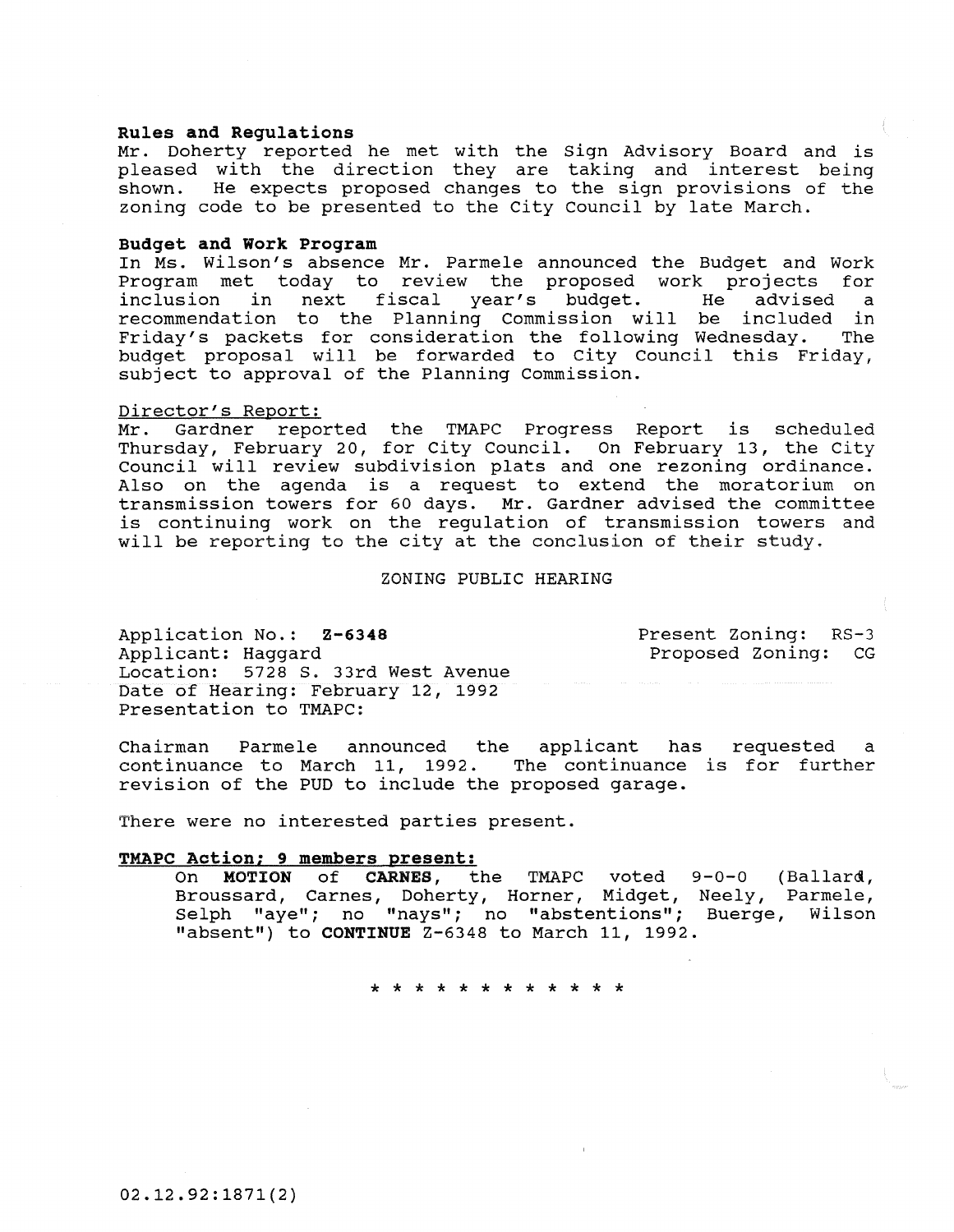### ZONING PUBLIC HEARING

Application No.: CZ-196 Applicant: Haggard Location: 5728 S. 33rd W. Avenue Date of Hearing: February 12, 1992 Presentation to TMAPC:

Present Zoning: RS<br>Proposed Zoning: CS Proposed Zoning:

Chairman Parmele announced the applicant has requested a continuance to March 11, 1992.

There were no interested parties present.

### TMAPC Action; 9 members present:

On MOTION of CARNES, the TMAPC voted 9-0-0 (Ballard, Broussard, Carnes, Doherty, Horner, Midget, Neely, Parmele, Selph "aye"; no "nays"; no "abstentions"; Buerge, Wilson "absent") to CONTINUE CZ-196 to March 11, 1992.

\* \* \* \* \* \* \* \* \* \* \* \*

### ZONING PUBLIC HEARING

Application No.: PUD 483 Applicant: Haggard Present Zoning: RS-3 & RS Location: 5728 S. 33rd West Avenue Date of Hearing: February 12, 1992 Presentation to TMAPC:

Chairman Parmele announced the applicant has requested a continuance to March 11, 1992. The continuance is for further revision of the PUD to include the proposed garage.

There were no interested parties present.

# TMAPC Action; 9 members present:<br>On MOTION of CARNES, t

MOTION of CARNES, the TMAPC voted 9-0-0 (Ballard, Broussard, Carnes, Doherty, Horner, Midget, Neely, Parmele, Selph "aye"; no "nays"; no "abstentions"; Buerge, Wilson "absent") to CONTINUE PUD 483 to March 11, 1992.

\* \* \* \* \* \* \* \* \* \* \* \*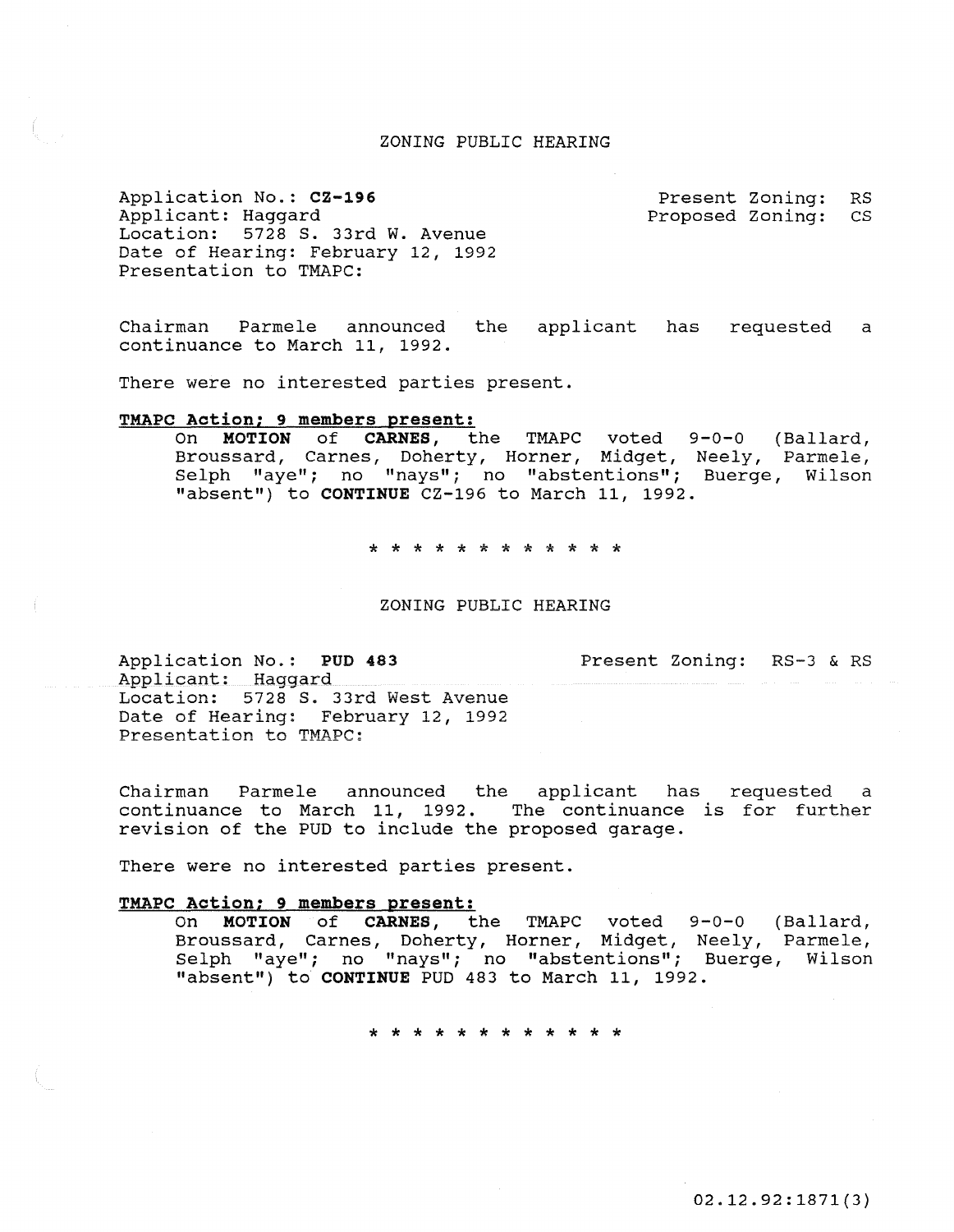**PUD 484** Southeast corner of East 11th Street and South Delaware Place

### Staff Recommendation

The applicant is proposing a commercial PUD which does not require<br>any change in the underlying zoning which is CH, OL, and RS-3. The any change in the underlying zoning which is CH, OL, and RS-3. PUD proposes a single commercial building (6,500 SF) containing a restaurant and photo copy operation. The south 60' of the PUD would be landscaped open space to protect adjacent residences and all parking would be between the building and 11th Street.

Staff finds the uses and intensities of development proposed to be in harmony with the spirit and intent of the Code. Based on the following conditions, Staff finds PUD 484 to be: (1) consistent with the Comprehensive Plan; (2) in harmony with the existing and expected development of surrounding areas; (3) a unified treatment of the development possibilities of the site; and (4) consistent with the stated purposes and standards of the PUD Chapter of the Zoning Code.

Therefore, Staff recommends APPROVAL of PUD 484 subject to the following conditions:

- 1. The applicant's Outline Development Plan and Text be made a condition of approval, unless modified herein.
- 2. **Development Standards:**

**Land Area (Gross) 44,726 SF** 

**Permitted Uses** 

|               | Use Units 10, 11, 13, 14, |  |  |        |
|---------------|---------------------------|--|--|--------|
|               | and 12 except excluding   |  |  |        |
| Entertainment |                           |  |  | and/or |
|               | Drinking Establishments   |  |  |        |

| Maximum Building Floor Area         | 6,500 SF   |
|-------------------------------------|------------|
| Maximum Building Height             | 24'        |
| Minimum Building Setbacks           |            |
| From centerline of 11th Street      | 160'       |
| From centerline of Delaware Place   | 55'        |
| From south boundary of PUD          | 60'        |
| From east boundary of PUD           | 10'        |
| Minimum Off-street Parking Setback: |            |
| From centerline of 11th Street      | 50'        |
| From centerline of Delaware Place   | 28'        |
| From south boundary of PUD          | 150'       |
| From east boundary of PUD           | $^{\circ}$ |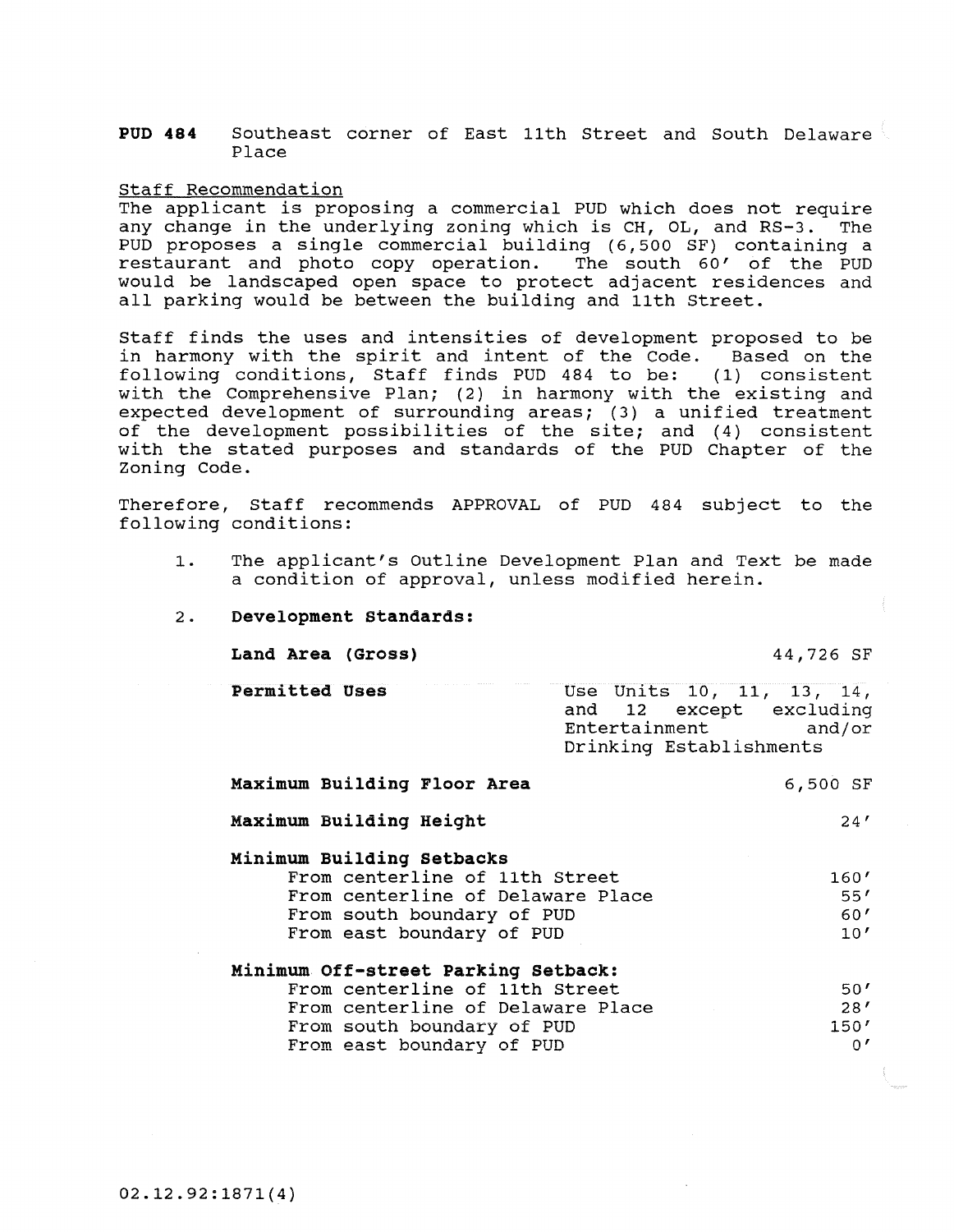| Minimum Off-street Parking: |       |  | As required for the                         |
|-----------------------------|-------|--|---------------------------------------------|
|                             |       |  | applicable Use Units<br>by the Tulsa Zoning |
|                             | Code. |  |                                             |

| Minimum Trash Receptacle Setback |      |
|----------------------------------|------|
| From centerline of Delaware      | 40'  |
| From south boundary of PUD       | 100' |

#### **Minimum Landscaped Open Space**  25%

### **signs:**

One ground sign is permitted on the 11th street frontage with a maximum height of 25' and a maximum display surface area of 150 SF.

Wall signs are only permitted on the north face of the building and shall not exceed a total display surface area of 2 SF per foot of building wall to which they are attached.

3. No drive-in windows shall be allowed within the PUD.

4. No business shall be open between the hours of 12 a.m. and 7 a.m.

5. No building exits or entrances, except emergency exits, or windows shall be allowed on the south side of the building.

6. No vehicular access to Delaware Place shall be allowed within 170' of the south boundary of the PUD.

7. The south 60' of the PUD shall be landscaped in a manner to provide a buffer between the commercial building and the residences to the south.

8. The exterior building facade materials shall be similar on all four sides.

9. No Zoning Clearance Permit shall be issued within the PUD until a Detail Site Plan , which includes all buildings and<br>requiring parking, has been submitted to the TMAPC and requiring parking, has been submitted to the TMAPC and approved as being in compliance with the approved PUD Development Standards.

10. A Detail Landscape Plan shall be submitted to the TMAPC for review and approval. A landscape architect registered in the State of Oklahoma shall certify to the zoning officer that all required landscaping and screening fences have been **installed in accordance with the approved Landscape Plan prior**  to issuance of an Occupancy Permit. required under the approved Plan shall be maintained and replaced as needed, as a continuing condition of the granting of an Occupancy Permit.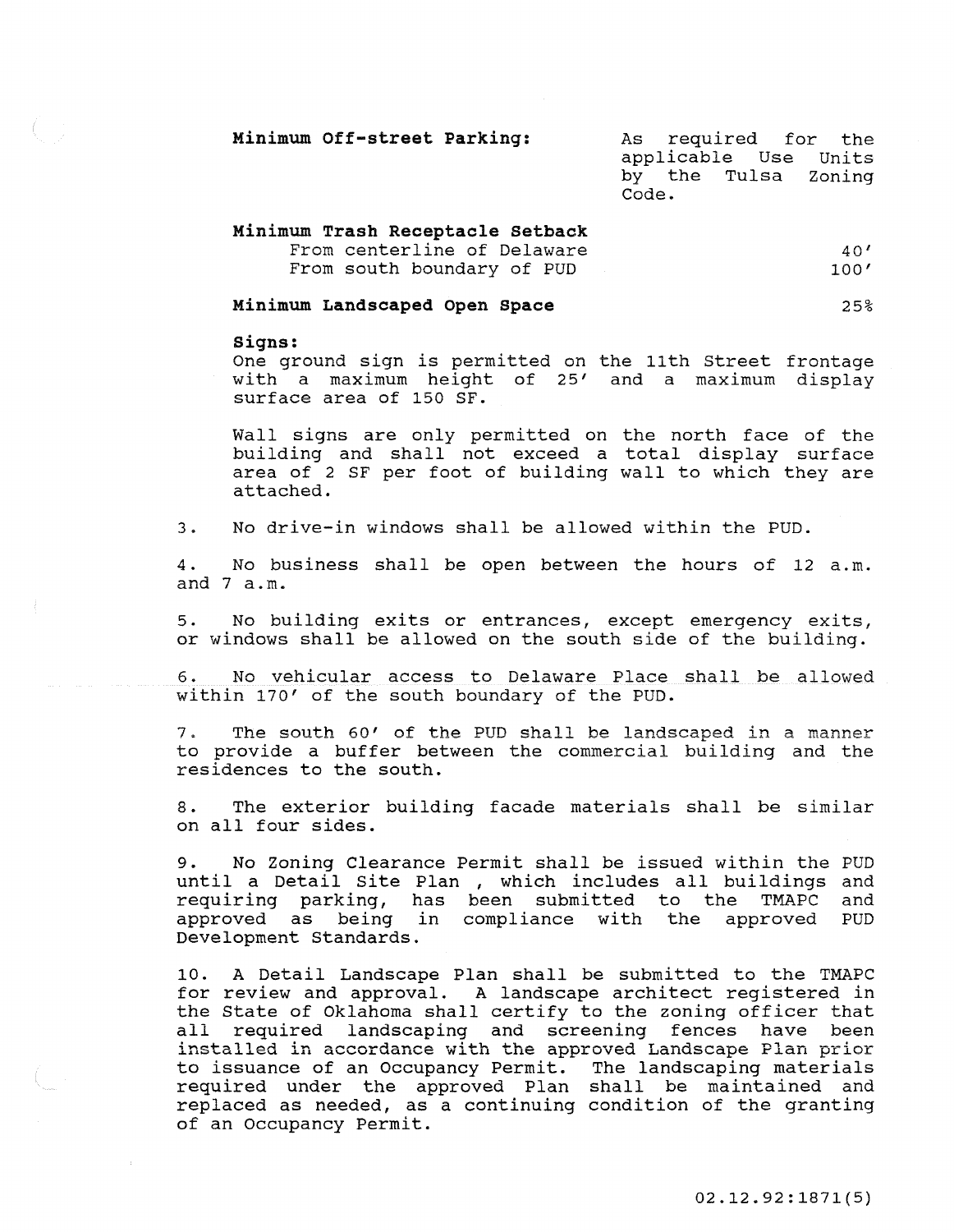11. No sign permits shall be issued for erection of a sign within the PUD until a Detail Sign Plan has been submitted to the TMAPC and approved as being in compliance with the approved PUD Development Standards.

12. All trash, mechanical and equipment areas shall be screened from public view.

13. All parking lot lighting shall be directed downward and away from adjacent residential areas. Light standards shall be limited to a maximum height of 20 feet.

14. The Department of Public Works or a Professional Engineer registered in the state of Oklahoma shall certify to the zoning officer that all required stormwater drainage zoning officer that all required stormwater drainage<br>structures and detention areas have been installed in accordance with the approved plans prior to issuance of an occupancy permit.

15. No Building Permit shall be issued until the requirements of section 1107 E of the Zoning Code has been satisfied and approved by the TMAPC and filed of record in the County Clerk's office, incorporating within the Restrictive Covenants the PUD conditions of approval, making the City beneficiary to said Covenants.

16. Subject to review and approval of conditions as recommended by the Technical Advisory Committee.

### Staff Comments

Mr. Gardner mentioned this is not a zoning change in terms of mr. Garaner mentioned this is not a zoning change in terms of<br>underlying zoning; however, it is a zoning change in terms of an overlay district to accommodate the specific proposal.

Mr. Gardner explained each of the uses allowed within Use Units 10, 11, 13, 14 and limited uses under 12.

### Applicant's Comments

Mr. William Jones, representing the applicants Mr. and Mrs. Paul W. Marshall, gave a detailed overview of the property and surrounding area. He distributed copies of the PUD proposal to the Planning Commission. Mr. Jones reminded the Planning Commission no change Commission. Mr. Jones reminded the Planning Commission no change<br>in the zoning is being sought, but to apply a PUD and spread the use over the six (6) tracts involved. Mr. Jones displayed a map<br>and reviewed zoning uses of surrounding properties. He then and reviewed zoning uses of surrounding properties. displayed a drawing of the detailed site plan and asked the site plan also be approved today. Mr. Jones gave a detailed description<br>of the duplicating company which would occupy the proposed of the duplicating company which would occupy the building. He reported this company is a national concer He reported this company is a national concern and has building. He reported this company is a hational concern and has<br>other locations in the City of Tulsa where they operate 24 hours a day to accommodate college students and business concerns required copying needs. Mr. Jones reported the proposed restaurant facility<br>will have no cooking on premises, only bread baking. The reason will have no cooking on premises, only bread baking.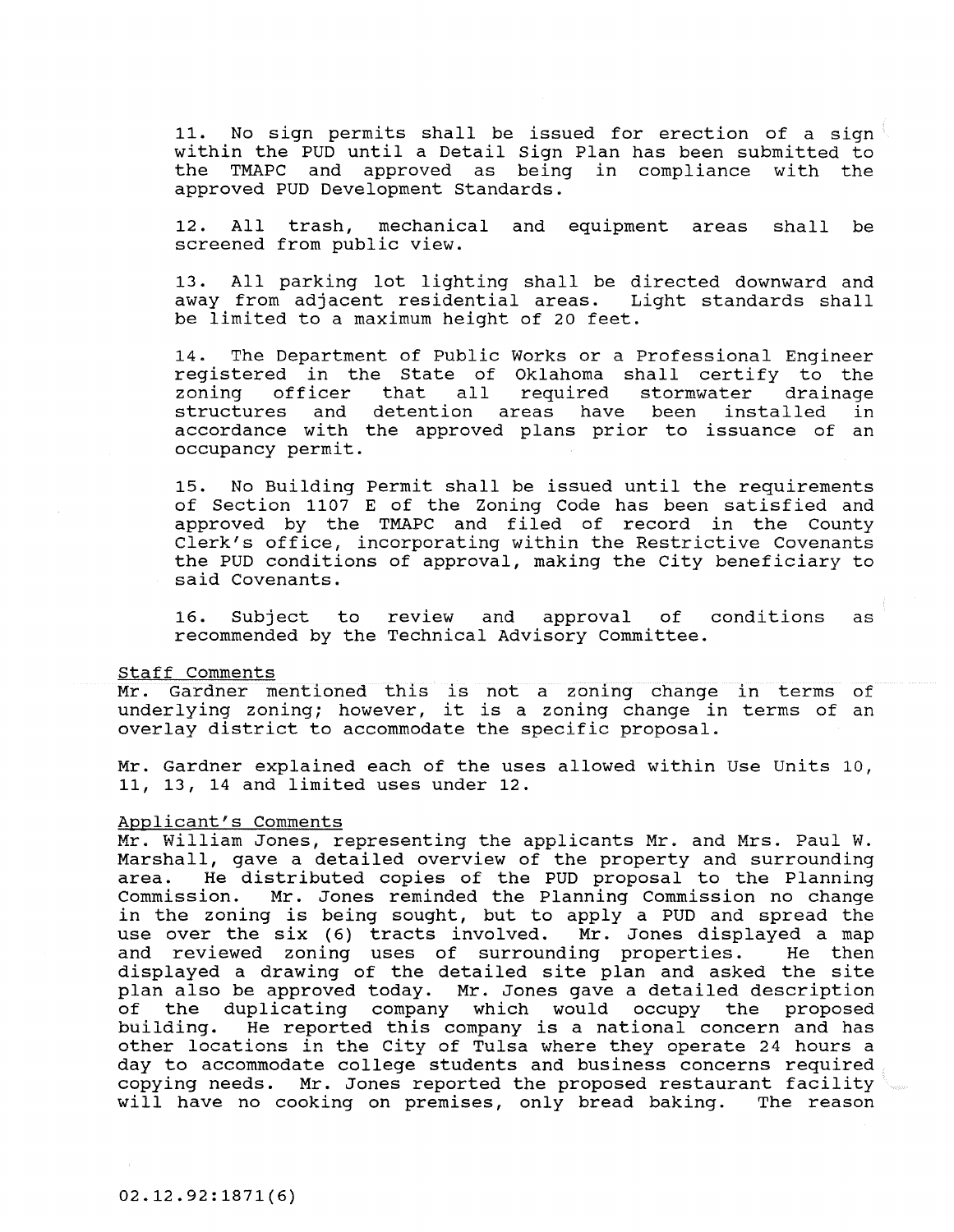for this is the copy company has indicated they will probably expand into the remainder of the building in the future.

Mr. Jones explained the applicant wishes to have a positive impact on the neighborhood. with this in mind the property is oriented to the arterial streets by having the parking between the building and<br>11th Street, all main entrances are proposed to do likewise. To 11th Street, all main entrances are proposed to do likewise. protect residences a brick wall is proposed for the west side of the building and a 60' greenbelt to be landscaped and planted by a landscape architect devised to meet the nearby neighbors' criteria. All mechanical equipment is enclosed as will be the trash receptacle. Mr. Jones pointed out this PUD area has 32% landscaped area.

In regard to staff recommendations Mr. Jones voiced objection to the 50' setback for off-street parking setback from centerline of 11th street and to the 100' setback for the trash receptacle setback from the south boundary of the PUD. Mr. Jones advised the<br>main objection is limitation on the hours of business. The main objection is limitation on the hours of business. The<br>business' heavy work is during night-time hours. Mr. Jones has business' heavy work is during night-time hours. been in contact with the University of Tulsa and advises they are in favor of this plan.

Concerns were expressed as to how much elevation change would be made in the proposed landscaped area.

In response to a question from Mr. Parmele, Mr. Jones explained why the waiver of a screening requirement on the east and south sides<br>has been requested. Mr. Jones advised conversations with nearby Mr. Jones advised conversations with nearby residents indicate they prefer landscaping and desire input on the type of vegetation to be planted.

Mr. Gardner advised the issue on setback is code requirement. staff would support the applicant moving the parking toward 11th street; however, this would require a variance from the Board of Adjustment.

## **Interested Parties**

### 1326 South Florence 74104

Ms. Pace gave background of the Marshall property on the south side of 11th street. The Marshalls own the entire block from 11th to 12th Street. Approximately 8 years ago they leased property to<br>Taco Bueno. Mrs. Pace read the following statement: Neighbors *Taco Bueno.* Mrs. Pace read the following statement: *Neighbors wanted the south-most curb-cut of Taco Bueno moved north so that traffic would exit opposite the commercially zoned property. would not* do *it. staff assured property owners,* at *Board of*  Adjustment, District Court, during discussions with Bama *representatives, and city of Tulsa representatives, that only residential buildings would* be *built there.* 

*It is her understanding* a *PUD is* a *tool* to *allow custom zoning,* an *arrangement* to *allow both the developer and the neighborhood* to *be pleased wi th the resul* t. *Interested parties have held several*  meetings and have failed to please the immediate neighbors.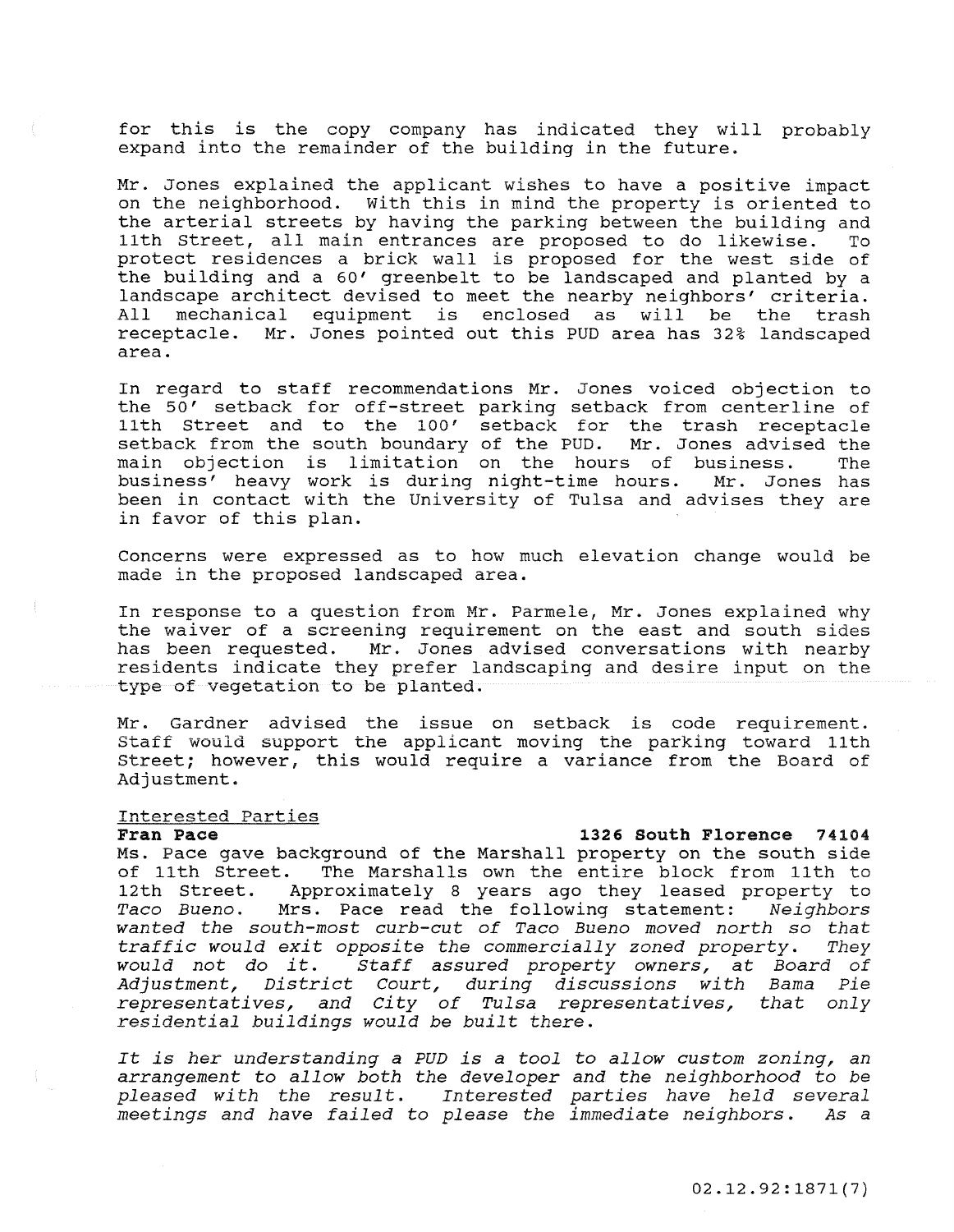neighborhood volunteer, acting as Chairman of District 4 Planning, she is not pleased with the size and land use combination of this development. INCOG staff have stated that this will not cause <sup>a</sup> change of zoning 5 or 6 lots deep along 11th Street. (Because this<br>PUD does not change the actual underlying zoning.). INCOG staff  $PUD$  does not change the actual underlying zoning.). has repeatedly assured her and others in District 4 that the two southern residential lots in this PUD would not be developed for anything other than residential. Now they say the physical facts of the subject tracts have changed. When this development goes in and lots adjacent are cleared, the physical facts will again change.

Ms. Pace advised she is not trying to block this development -Ms. Pace advised she is not trying to block this development -<br>those in District 4 need quality commercial development. It is the size and intensity of land use that she is concerned with. Ms. Pace would like the Planning commission to ask the applicant to drop square footage of the building to approximately 6,000 or less so the building can be moved forward and does not entrap the residential neighbors to the east of this development.

Ms. Pace submitted two maps one indicating a smaller site coverage and would eliminate Use Unit 12.

Ms. Pace referred to negotiations with Taco Bell and their willingness to work with the neighborhood. Taco Bell stayed within<br>two lots and she acknowledged it was costly to them. She stated two lots and she acknowledged it was costly to them. the Planning Commission's job is not to determine economics, as long as development is allowed to go forward. The neighborhood is not hampering the use of the property. She acknowledges this is a not hampering the use of the property. She acknowledges this is a<br>radical departure, but it does save the neighborhood and it does save the neighborhood accommodate the applicant's development.

Ms. Pace pointed out the proposed building would entirely block off Mr. Brown's air flow. With the first alternative proposed this would free him up. The second alternative would move the building<br>to cover only half of his house. This second alternative would to cover only half of his house.<br>accommodate Uses 11, 12, 13 and 13 and 14 with the exceptions the neighbors are requesting.

Ms. Pace requested the blood plasma collection use unit be eliminated, the exact elevation of the building relative to Mr. Brown's property on Evanston and Mr. Chalupsky's property adjacent on the south be considered, where the retaining wall would be located, should one be necessary, and no future addition to the building on lot 5 be allowed. Ms. Pace voiced concerns over the large size of the development. She commented that Mr. Marshall has no reservations about going to court; he went to the Oklahoma Supreme Court to keep the curb cut at Taco Bueno from being moved forward. The neighborhood wanted it kept away from RS zoned<br>property. This was the only request neighbors made of that This was the only request neighbors made of that development. The neighbors expect that Mr. Marshall will be before the Planning Commission again to amend this development. She feels it is unreasonable to expect, having so much green space, to not utilize it later.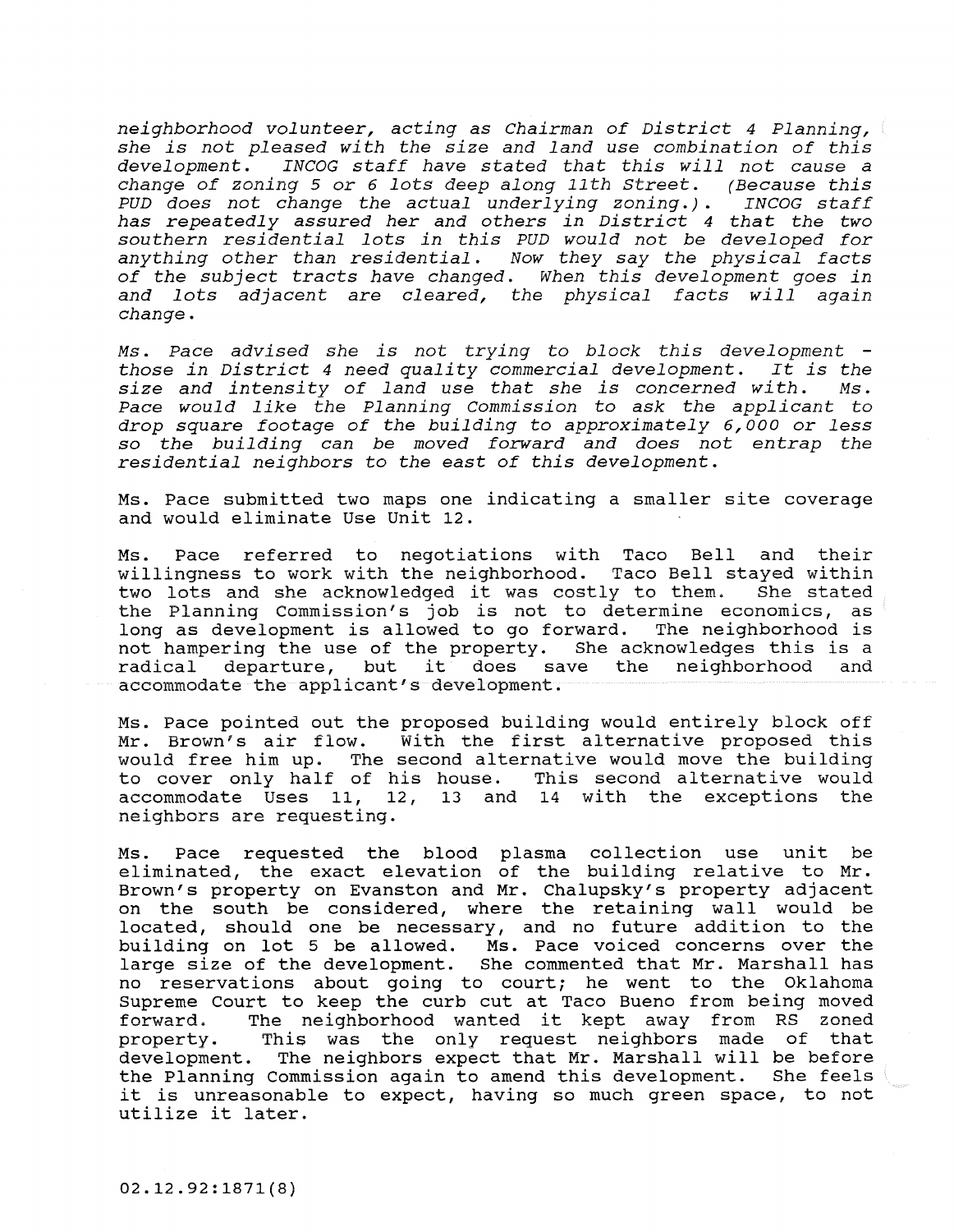Robin Green Wayne Green L.K. Chalupsky Phyllis Halbrook

1120 S. Evanston 74104 1120 S. Evanston 74104 1125 S. Delaware Pl. 74104 1125 S. Delaware Pl. 74104

The above listed individuals addressed the Planning commission and **voiced the following opinions.** 

After careful consideration it is believed the proposal of the green space is friendly to the neighborhood.

The business being proposed will thrive and be noninvasive.

Some of the interested parties mentioned that they use the copy business being proposed and are comfortable with the type of people it attracts.

The project will be nonintrusive into the neighborhood because of the green space.

No fencing is preferred because of the proposed landscaping; it would be an esthetically pleasing view from nearby homeowners' backyards.

Assurances have been received that there are no other plans for development in the green space.

Property owners expressed approval of the proposed project on this site.

Agreement was expressed for proposed parking on 11th Street side.

Approval was declared for of 24 hour operation of duplication business.

### Claire Baber

### 1208 S. Delaware Pl. 74104

Ms. Baber read the contents of a petition containing 54 signatures. *By and with this petition we the undersigned* on *this simple petition hereby by virtue of* our *signatures do petition that:* 

*1. Any waiver of the requirement for* a *PRIVACY FENCE be denied.* 

*1a. Privacy Fence: property line. privacy fence is* to *be provided along East* 

*lb. Due* to *slope of the south area it is requested that in order*  to *help control water flow and permanancy of the privacy fence* <sup>a</sup> *low retaining wall with* a *privacy fence* on *top be provided along the south property line.* 

*2a. water runoff from the paved parking areas is* to *be carried directly* to *the storm sewer by utilization of onsite drainage rather than flow into the street* to *the street storm sewer access opening.*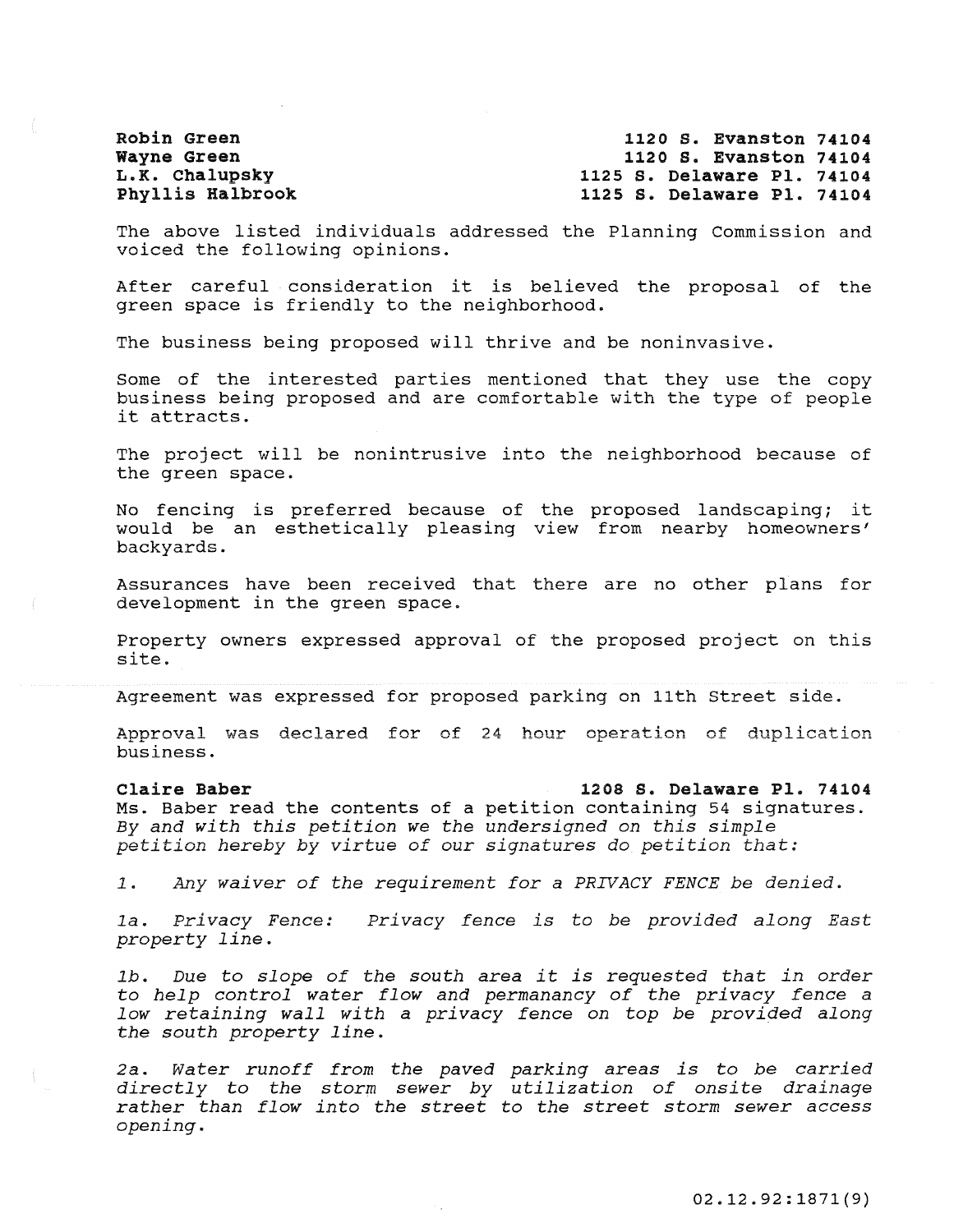*2b. A berm is* to *be provided* on *the south side of the building running east and west along the middle of the south sixty-two (62) feet of the property* to *direct water flow* to *the storm sewer for that area of the property.* 

3. )\ 77 *parking surfaces are* to *be "A-NUMBER-ONE" concrete. Asphalt paving will not be acceptable.* 

*4. Do not make additional curb cuts* on *the Delaware Place property line.* 

*5. Landscaping is* to *include two large growing* trees *on the area south of the building.* 

*6. There will not be* an *ALL-NIGHT ADMITTANCE* to *the pUblic-- (services will be closed* to *public admittance between 1:00 a.m. and 5:00 a.m.).* 

*7. There will be* no *provision for encouraged eating and/or 7.* There will be no provision<br>loitering on the PUD#484 property.<br>services. There will be no OU *services. There will be* no *OUTSIDE PUBLIC ADDRESS SYSTEM installations. for encouraged eating and/or<br>There will be no DRIVE-THROUGH<br>JTSIDE PUBLIC ADDRESS SYSTEM* 

*8. USE UNITS:* 

*SECTION 1210. USE UNIT 10. OFF-STREET PARKING AREAS. The parking surface areas will be CONCRETE. The parking surface areas will not be ASPHALT.* 

*SECTION* 1221. *USE UNIT* 11. *OFFICES AND STUDIOS. The following Uses will be excluded from those permitted for the PUD #484:* 

*BROADCASTING OR RECORDING STUDIOS* 

*DENTAL OFFICES, FACILITIES. CLINICS, LABORATORIES AND RELATED RESEARCH* 

*EMPLOYMENT AGENCY* 

*FUNERAL HOME* 

*MEDICAL OFFICES, FACILITIES CLINICS, LABORATORIES AND RELATED RESEARCH* 

*OPTICIAN OR OPTICAL LABORATORIES* 

*PRESCRIPTION PHARMACY, PROVIDED THAT* NO *SUNDRY OR OTHER MERCHANDISE*  IS SOLD OR OFFERED FOR SALE. (NOTE: NONE--WITH OR WITHOUT THESE *SALES! )* 

*STUDIO OR SCHOOL FOR TEACHING BALLET, DANCE, DRAMA, FINE ARTS, MUSIC, LANGUAGE, BUSINESS OR MODELING* 

02.12.92:1871(10)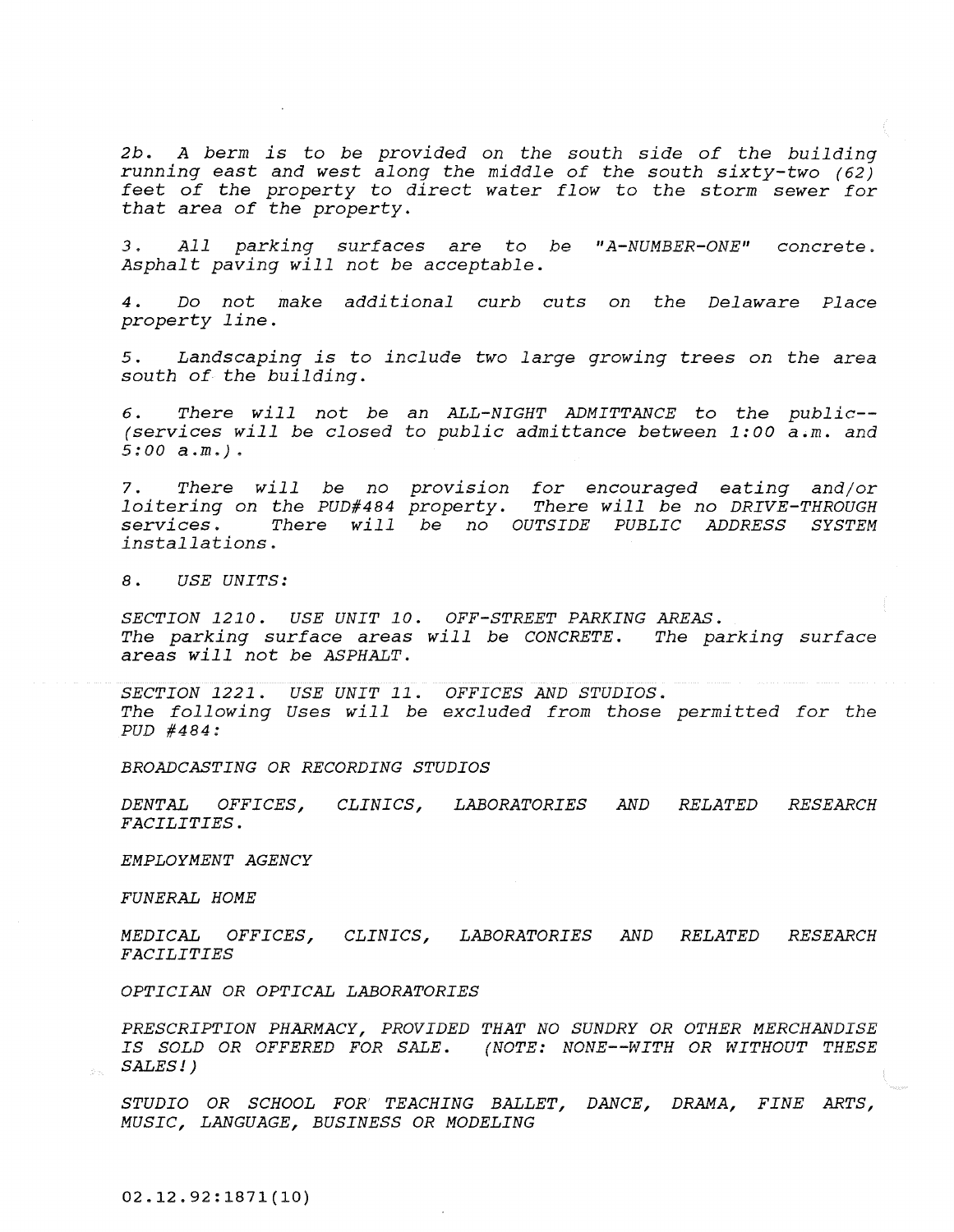*SECTION* 12. *USE UNIT* 12. *ENTERTAINMENT ESTABLISHMENTS AND EATING ESTABLISHMENTS OTHER THAN DRIVE-INS.* 

The following Uses will be excluded from those permitted for this *PUD#484:* 

*CAFETERIA, BAR, DANCE HALL, MOTION PICTURE THEATER (ENCLOSED). NOTE: NOR OPEN!, NIGHT CLUB, TAVERN, NOTE: PRIVATE CLUBS IN ANY SENSE ARE TO BE EXCLUDED.* 

*SECTION* 1213. *USE UNIT* 13. *CONVENIENCE GOODS AND SERVICES.* 

The following Uses will be excluded from those permitted for this *PUD#484:* 

*LIQUOR STORE, TOBACCO STORE* 

*SECTION* 1214. *USE UNIT* 14. *SHOPPING GOODS AND SERVICES* 

The following Uses will be excluded from those permitted for this *PUD#484:* 

*ART GALLERY, COMMERCIAL (NOTE: NEITHER COMMERCIAL NOR OTHERWISE), AUTOMOBILE PARTS AND ACCESSORIES STORE, BOOK STORE, PAWN SHOP, CATERER, SELF SERVICE LAUNDROMAT, COIN OPERATED, (NOR W/O COINS!), VETERINARIAN CLINIC, EXCLUDING OUTSIDE ANIMAL RUNS. (NOTE: NONE WITH OR WITHOUT ANIMAL RUNS!)* 

| Dolores Gulley       |  | 1136 S. Evanston Ave. 74104 |  |
|----------------------|--|-----------------------------|--|
| Gracie Cary          |  | 1147 S. Evanston Ave. 74104 |  |
| Frank Cary           |  | 1147 S. Evanston Ave. 74104 |  |
| <b>Austin Bacher</b> |  | 2610 S. Evanston Ave. 74104 |  |

The above listed individuals addressed the Planning Commission and voiced the following opinions.

opposition to encroachment into residential neighborhoods.

At the time of the Taco Bueno intrusion into assurances were given that the two residential today would not be zoned for business. the lots neighborhood in question

A history of Signal Addition was given and revealed that a citizens petition was accepted by the City of Tulsa on April 25, 1924 with an ordinance (#2623) that read: A citizens petition was accepted by the City as a part thereof which says: There as a petition in writing has been presented to the Mayor and the Board of Commissioners of the City of Tulsa, OK. This was signed by over a majority of the property owners of said tract of land known as Signal Addition for residential purposes.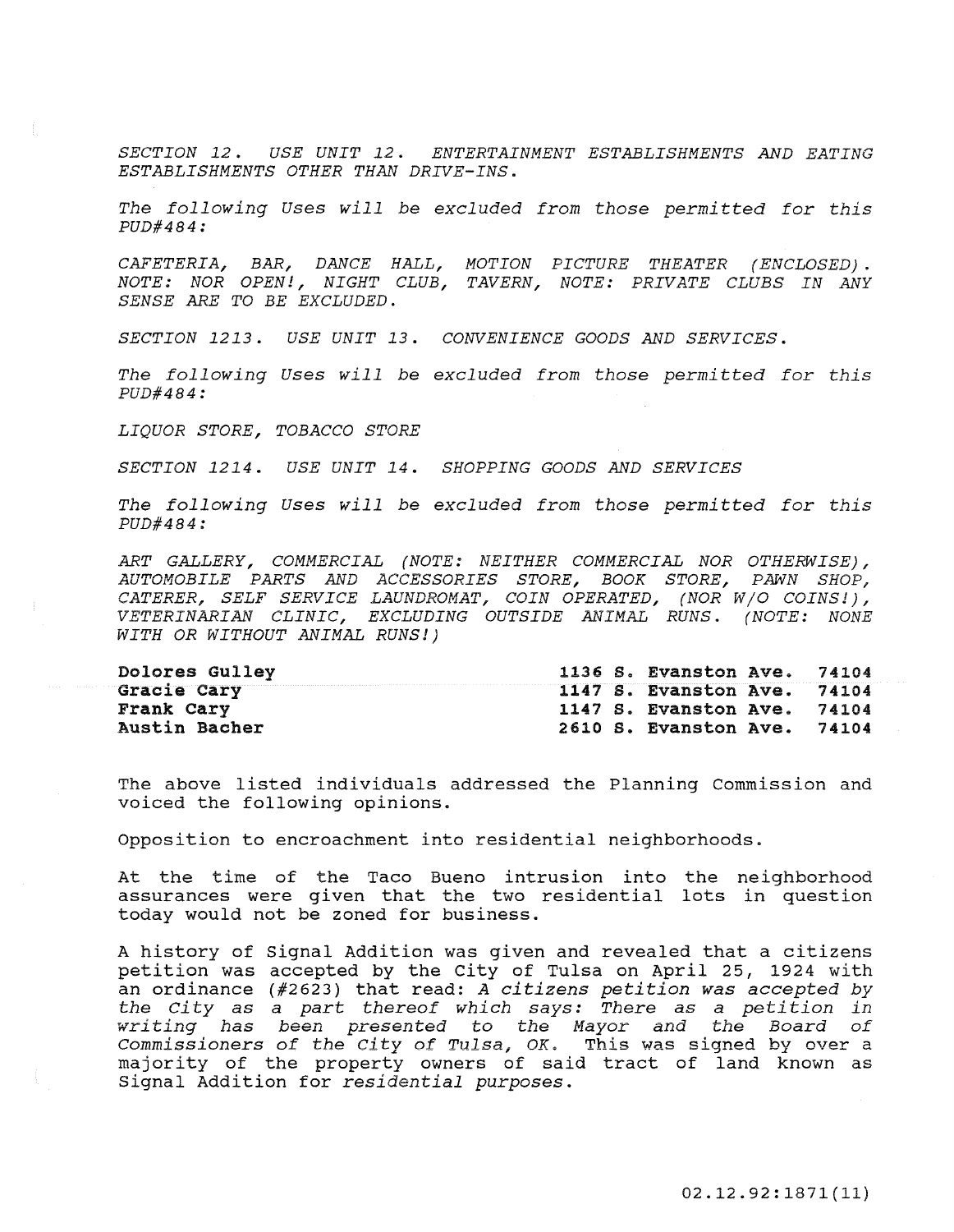Should the PUD be approved residents need the protection of a breaker between residential and commercial property.

The integrity of the neighborhood needs to be preserved.

Mr. Bacher, formerly of 1141 S. Delaware PI and owning property at 12th & Delaware Pl. and 1132 S. Delaware Pl., advised the neighborhood began deteriorating when a duplex was built at 12th & Delaware Pl. He declared Taco Bueno deterioration. has caused further

Ms. Pace advised there is no use unit covering plasma collection and neighbors are adamant this not be allowed. zoning protection from sexually oriented businesses.

Mr. Gardner reported Building Inspections advises plasma collection is Use unit 11; therefore, it should be excluded.

## Applicant's Rebuttal<br>Mr. Jones advised

Jones advised the applicant would have no objections to excluding plasma collection, adult book stores, bars, and taverns. He addressed not being able to relate to the history of this area, and advised this project is attempting to comply with zoning<br>standards. Mr. Jones pointed out neighbors to the south and Mr. Jones pointed out neighbors to the south and<br>sire landscaping rather than fencing. A detailed southeast desire landscaping rather than fencing. landscape plan has not yet been submitted since the applicant wants to meet with residents to allow input as to what they wish to have<br>planted. He advised a screening fence is to protect against an He advised a screening fence is to protect against an undesirable view; in this instance there is nothing to hide from<br>view. Mr. Jones gave assurances that the greenbelt would continue Mr. Jones gave assurances that the greenbelt would continue to serve as a greenbelt, and the applicant will install an underground sprinkling system to maintain the area. parking Mr. Jones advised the proposed plan is efficient and<br>orients all commercial activity toward 11th Street. Mr. Jones orients all commercial activity toward 11th Street. declared this PUD is being used to the residents' advantage.

### TMAPC Review Session

Mr. Doherty explained he is the District 4 liaison and met with interested parties at Fran Pace's request.

Mr. Midget advised after reviewing the project he does not find it objectionable and feels considerable consideration should be given<br>to residents immediately adjacent to the property. He appreciates to residents immediately adjacent to the property. concerns over the curb cut and intrusion of commercial property into a residential district. Mr. Midget feels this project affords an opportunity to provide an esthetically pleasing development for the neighborhood.

Mr. Carnes declared support of the project and commented favorably on the unusually large green space.

Chairman Parmele commented it was unusual to have an application of this size coming in on 11th Street. He noted not many owners have the opportunity to have over an acre presented to the Planning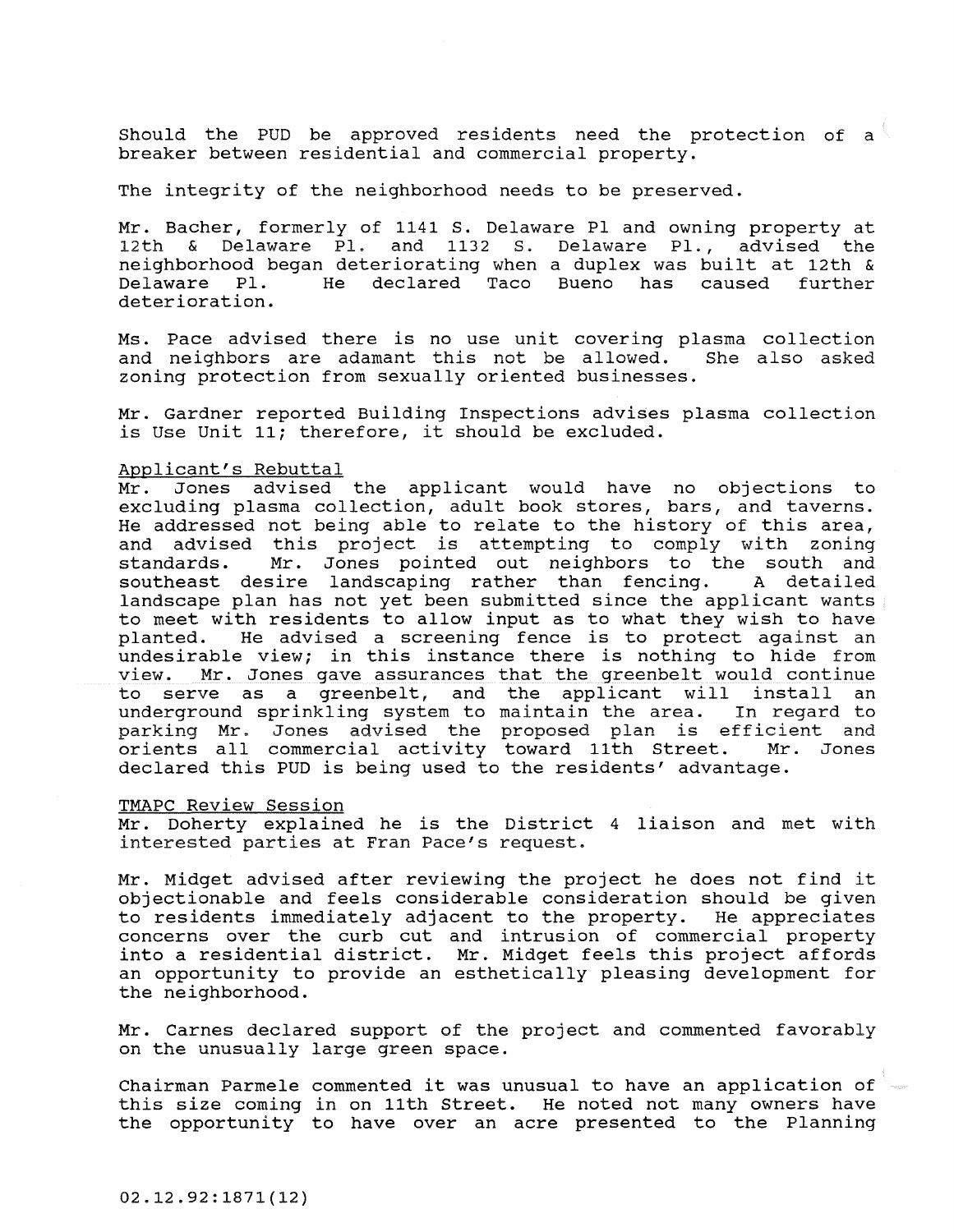commission in an application. Mr. Parmele advised it is innovative to have an applicant restrict 60' to only landscaping and not attempting to develop the entire tract.

Mr. Gardner communicated understanding of concerns the planning team and interested parties have over increasing the depth of commercial encroachment into this area. He differed with this project setting a precedent because the physical facts have nothing to do with what happens east of the project. To the east is non-<br>residential zoning to a depth of three (3) lots. There may be residential zoning to a depth of three (3) lots. precedent for taking the fourth lot and making a park out of it. Mr. Gardner pointed there are five (5) lots zoned commercial or office west of this project. There are six lots in this project and the applicant was advised the 6th lot had to be made an open space greenbelt. Now there are five lots opposite five lots that are non-residential then you look at what is an appropriate land<br>use. Mr. Gardner does not want the record to reflect that the Mr. Gardner does not want the record to reflect that the approval of this application would in any way increase that three (3) lot depth of nonresidential further east. Mr. Gardner advised, from a staff standpoint they would recommend denial of anything that goes beyond three lots deep east of here.

commissioner Selph disclosed his concerns over what he perceives to be some encroachment into the residential neighborhood. He<br>declared\_this\_is\_an\_interesting\_concept\_and\_is\_pleased\_with\_it.\_\_If declared this is an interesting concept and is pleased with it. this Commission approves the application he will be reviewing the detailed landscape plan very closely.

In response to a question from Commission Selph, Mr. Doherty agreed the petition presented is very well thought out. He acknowledged<br>there are a number of items that need to be addressed. Mr. Doherty there are a number of items that need to be addressed. Mr. Doherty<br>advised he cannot support the PUD without modifications. Mr. advised he cannot support the PUD without modifications. Doherty then addressed each item of the petition by line item.

- 1. Waiver of requirement of privacy fence This Commission has always gone with the wishes of the property owners most affected. The neighbors most affected wish the open space to remain without a screening fence.
- 2. Water flow to storm sewer This is beyond the authority<br>of this Commission. Storm Water Management in their Storm Water Management in their approval of the drainage plan will address this. Mr. Doherty noted the berm being requested on the south side could be a function of the landscaping plan and in that regard the Planning Commission does have authority and will address that.
- 2. Parking lot to be concrete rather than asphalt this has<br>never been done in a PUD. Reasonable standards of never been done in a PUD. asphaltic concrete and construction under the building code should address this.
- 3. Additional curb cuts on Delaware Place there are to be none.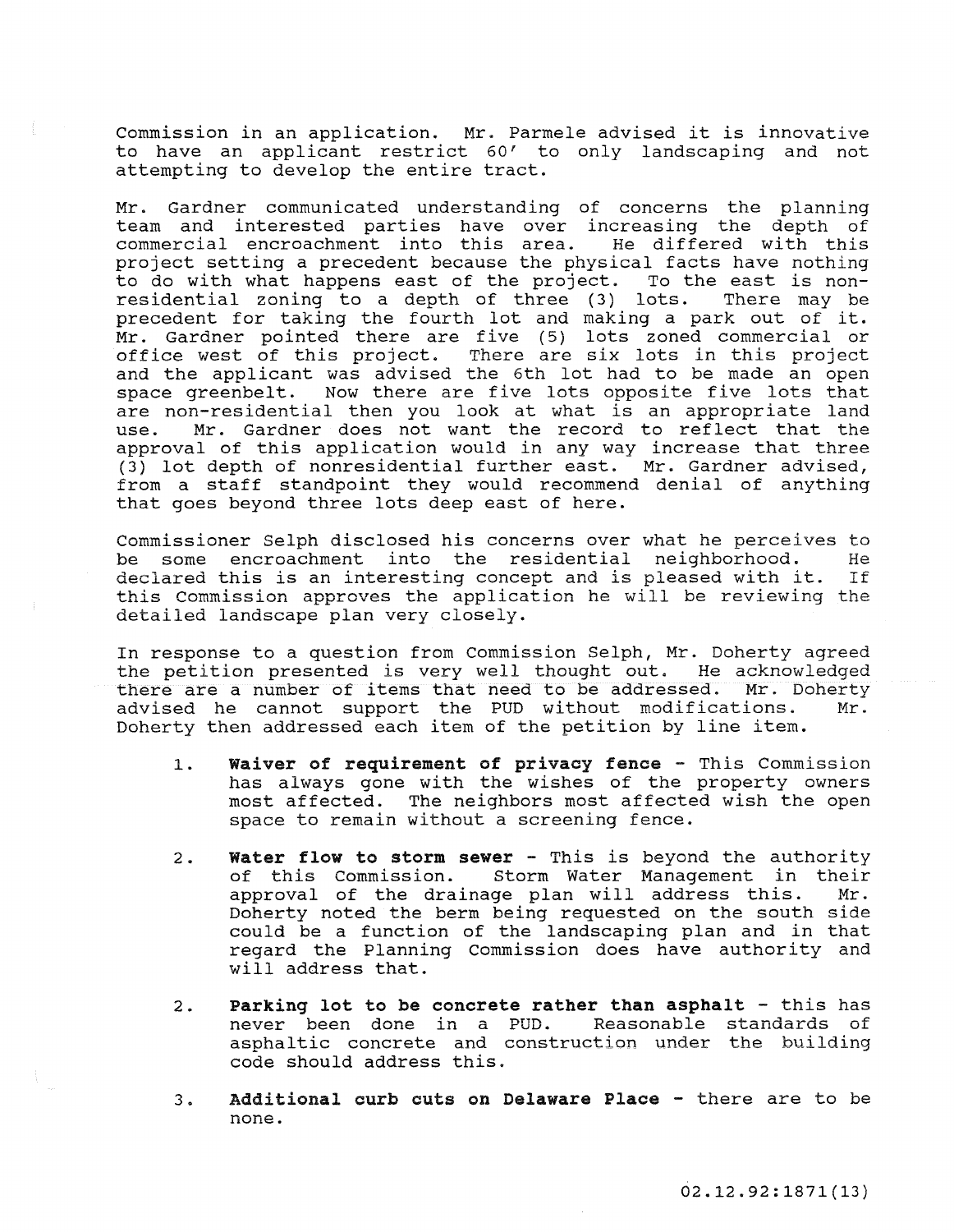- 4. Landscaping to include 2 large growing trees  $Mr.$ Doherty advised he would hate to have this limited to only two, he believes more can be planted.
- 5. All-night services hours of operation is a definite concern in this PUD. Mr. Doherty shares concerns that there are businesses which should not operate all night that would cause traffic noise in the neighborhood, slamming doors, etc. The proposed copy operation should<br>not be a problem. Mr. Doherty advised handling this by Mr. Doherty advised handling this by allowing staff condition of no business shall be opened between the hours of 12:00 a.m. and 7:00 a.m. except for copy services and providing that additional hours of operation may be granted by other business upon minor amendment of this PUD.
- 6. No drive through service has been addressed by the limitation of use units.
- 7. No outside public address system should be included as a condition in this PUD.
- 8. Specific uses to exclude exclude blood or plasma collection centers as a condition of the PUD.
- 9. Funeral Home exclude
- 10. Ballet school exclude
- 11. Bars, dancehalls, motion picture theaters, night clubs, taverns, etc - already excluded in the text of the PUD.
- 12. Liquor store exclude
- 13. Bookstore protected by current ordinance of sexually oriented businesses.
- 14. parking setback 35' setback from centerline of 11th street.
- 15. Trash receptacle extension of brick wall to screen from the neighborhood and move the minimum trash receptacle setback from 120' to 60'.
- 16. **Ensure limit of encroachment** by restricting the drive-<br>in operation should make this infeasible at this in operation should make this infeasible at this location.

Ms. Pace expressed concern over the lack of a screening fence for **Mr. Brown's property, 1118 S. Evanston, since he expressed wanting**  a fence. She voiced concerns over the elevation of the property to ensure his view of the building will be obstructed by the fence. Ms. Pace voiced concern over reforestation and named specific trees residents want planted.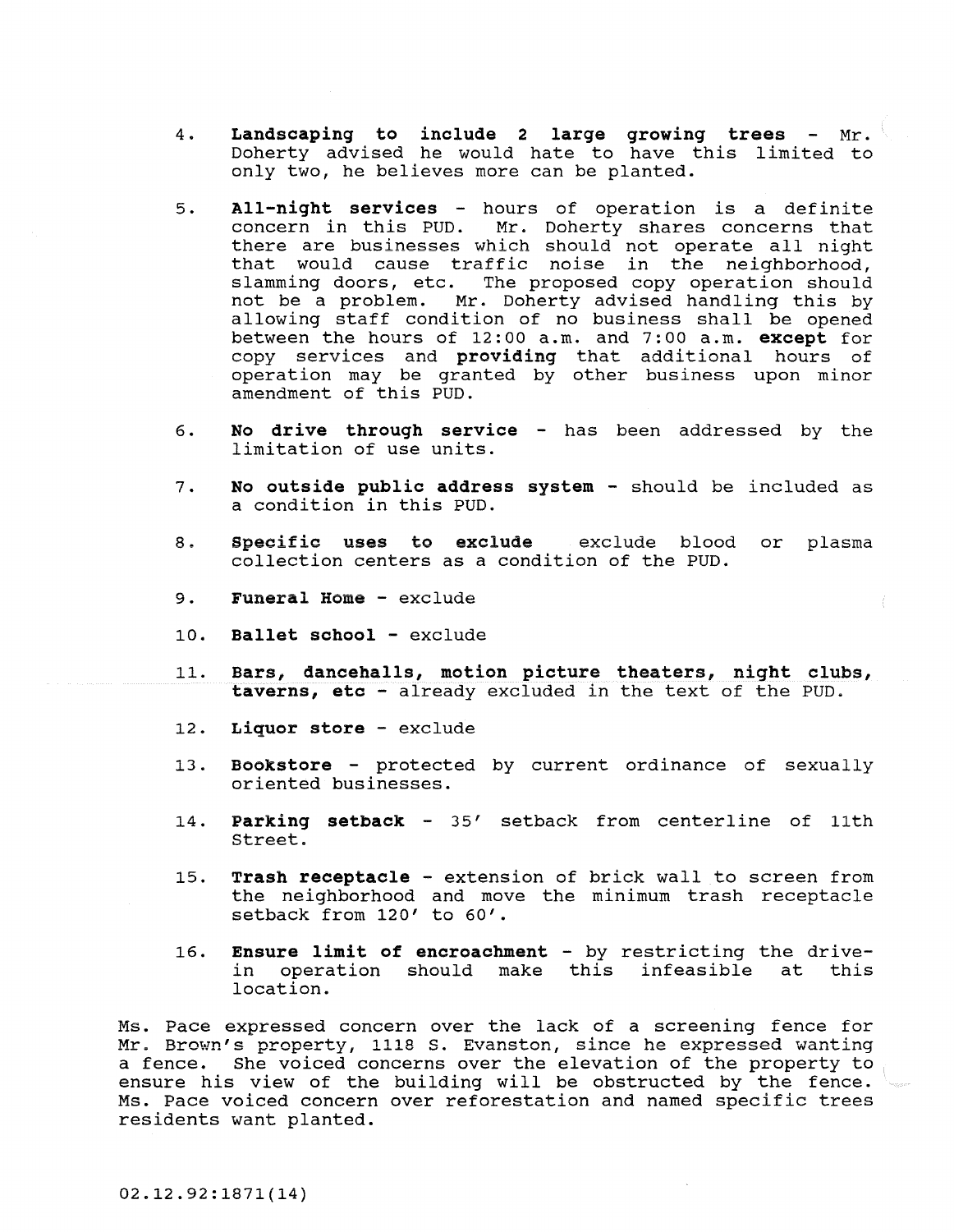Chairman Parmele advised these issues will be addressed in the landscape plan.

### Joe Adwon

P.O. Box 52099

Advised the grade of the property is not a major issue and they have not wanted to enter into that expense of a grading plan until after approval of the PUD was granted. A fence on the east side can be handled in review of the landscaping plan.

### TMAPC Action: 8 members present:

- On MOTION of DOHERTY, the TMAPC voted 8-0-0 (Broussard, Carnes, Doherty, Horner, Midget, Neely, Parmele, Selph "aye"; no "nays"; no "abstentions"; Ballard, Buerge, Wilson "absent") to APPROVE PUD 484 with the following amendments:
- 1. Waiver of requirement of privacy fence This will be at addressed at landscape review.
- 2. Additional curb cuts on Delaware Place there are to be none.
- 3. All-night services No business shall be opened between the hours of 12:00 a.m. and 7:00 a.m. except for copy services and **providing** that additional hours of operation may be granted by other business upon minor amendment of this PUD.
- 4. Additional uses to be excluded - blood or plasma collection center, funeral home, liquor store and ballet school.
- 5. Parking setback - 35' setback from centerline of 11th Street.
- 6. Trash receptacle extension of brick wall to screen from the neighborhood and move the minimum trash receptacle setback from 120' to 60' from the southern boundary of the PUD.
- 7. No outside public address system shall be allowed.

### Legal Description for PUD 484

Lots Nineteen (19) through Twenty-four (24), inclusive, Block Two (2) less south 10' of Lot Nineteen (19), Block Two (2), SIGNAL ADDITION, and Addition to the City of Tulsa, Tulsa County, State of Oklahoma, according to the recorded Plat thereof.

\* \* \* \* \* \* \* \* \* \* \* \*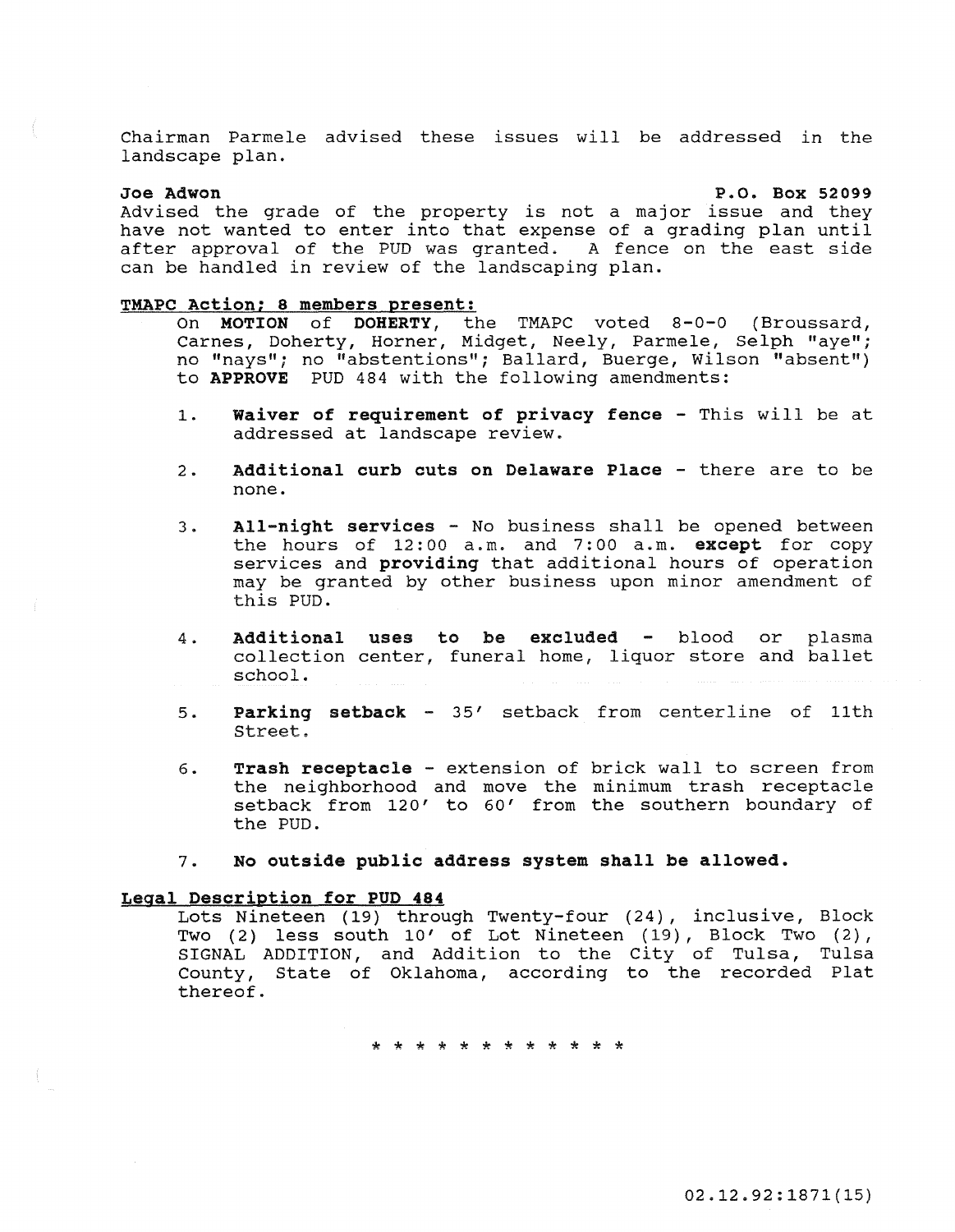### **PUD 484** Detail site Plan Southeast corner of East 11th Street and south Delaware Place

Chairman Parmele asked if a screening fence or lack of same should be imposed at the time the landscape plan is approved.

Mr. Jones advised the landscape plan will depict the structure with and without the screening fence.

It was decided the screening fence issue can best be addressed at the detail landscape plan stage.

### **TMAPC Action: 8 members present:**

On **MOTION of DOHERTY,** the TMAPC voted 8-0-0 (Broussard, Carnes, Doherty, Horner, Midget, Neely, Parmele, Selph "aye"; no "nays"; no "abstentions"; Ballard Buerge, Wilson "absent") to **APPROVE** the Detail site Plan for PUD 484.

Chairman Parmele asked staff to notify all interested parties when the landscape plan for PUD 484 is to come before the Planning Commission.

\* \* \* \* \* \* \* \* \* \* \* \*

**PUD-473** Detail Site Plan for Tracts A & B -- south of the southwest corner of E. 27th street and south Boston Ave.

Mr. Stump advised the applicant informed staff the drainage plan has not been completed and reviewed by the neighborhood and are requesting a continuance to February 19.

### **TMAPC Action: 8 members present:**

On **MOTION of CARNES,** the TMAPC voted 8-0-0 (Broussard, Carnes, Doherty, Horner, Midget, Neely, Parmele, Selph "aye"; no "nays"; no "abstentions"; Ballard, Buerge, Wilson "absent") to **CONTINUE** Detail Site Plan for PUD 473 to February 19, 1992.

لک لٹ لٹ لٹ لٹ لٹ لٹ لٹ لٹ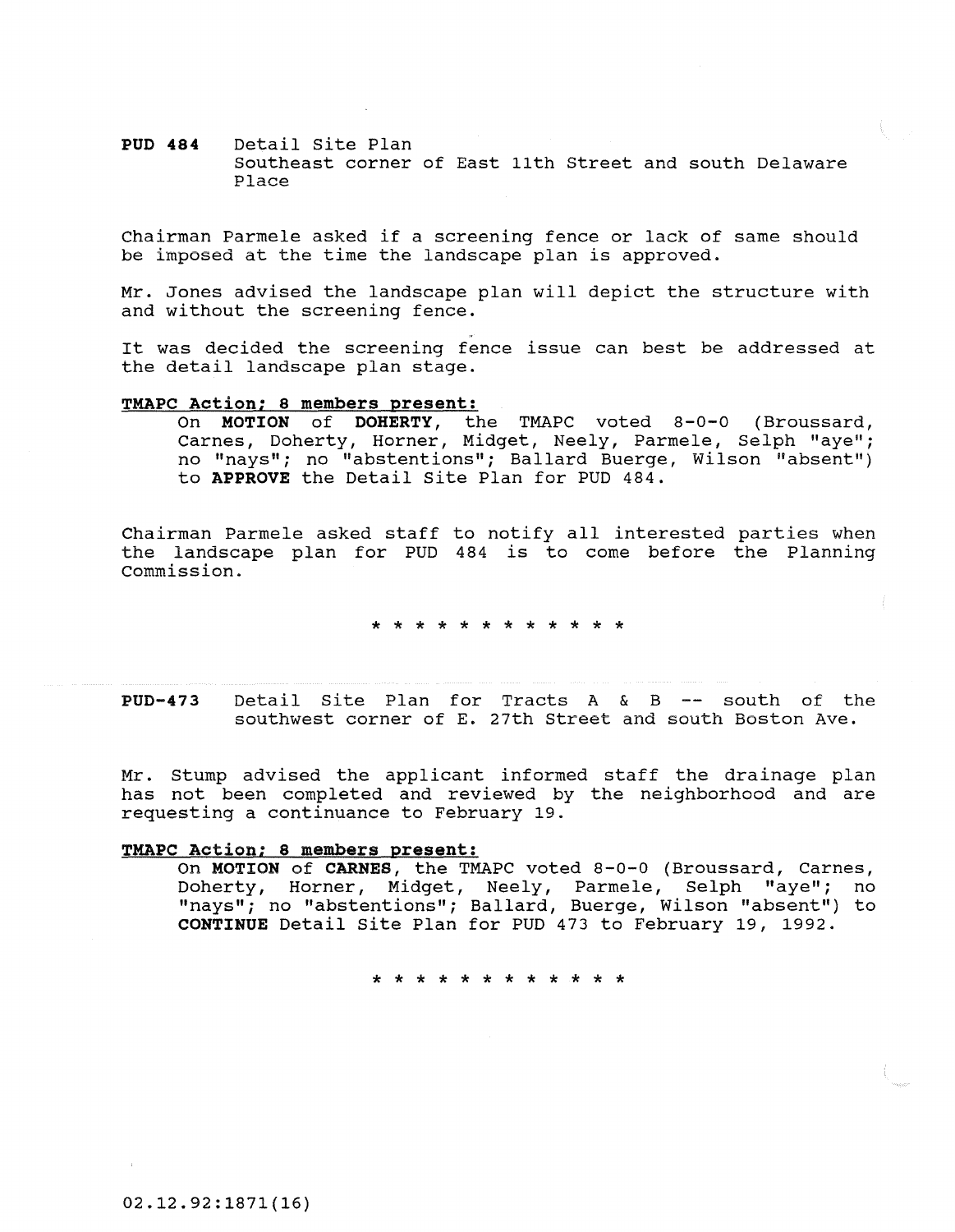**PUD** 275-1 Minor Amendment to change the permitted use from multifamily residential to single-family residential -northwest corner of south Yale Avenue and the Creek Turnpike

Applicant requested the application be continued to allow the potential purchaser to close on the property.

### **Allyene McIntyre**

Ms. McIntyre, president of Benchmark HOA, advised the item they wish to have considered is that there be no requirement by Benchmark for a screening fence.

Chairman Parmele informed Ms. McIntyre there is no requirement for a screening fence between R districts. If the developer wants a screening fence it would be up to him to pay for the fence.

Ms. McIntyre asked the excavation pit near the property be looked into.

### **TMAPC Action; 7 members present:**

On MOTION of MIDGET, the TMAPC voted 7-0-0 (Broussard, Carnes, Doherty, Midget, Neely, Parmele, Selph "aye"; no "nays"; no "abstentions"; Ballard, Buerge, Horner, Wilson "absent") to CONTINUE PUD 275-1 to February 26, 1992.

\* \* \* \* \* \* \* \* \* \* \* \*

PUD 474

Detail site Plan for additions to existing structure and driveway - 1325 E. 35th Place South

The applicant is proposing to replace the existing residential<br>bathroom with new restroom facilities which will meet the bathroom with new restroom facilities which will meet handicapped accessibility standards required for office buildings. This will require the enlargement of the building on the east side. The exterior of the new portion will be built to match the existing<br>exterior. In addition, they are proposing an enlargement of the In addition, they are proposing an enlargement of the existing driveway on the west side of the lot to provide the necessary off-street parking.

Staff feels the addition to the building is very minor in nature and will not make the building appear less residential in character. The enlargement of the driveway in front of the character. The enlargement of the driveway in front of the building setback line will, however, alter the residential building setback line will, however, alter the residential<br>appearance if constructed as proposed. Staff suggests that only a **small amount of widening in front of the building will provide adequate access to the required off-street parking spaces.** With adequate access to the required off-street parking spaces. that modification, staff recommends **APPROVAL** of the Detail site Plan and that no Detail Landscape Plan nor screening fence be required at this time as provided for in condition 10 of the PUD.